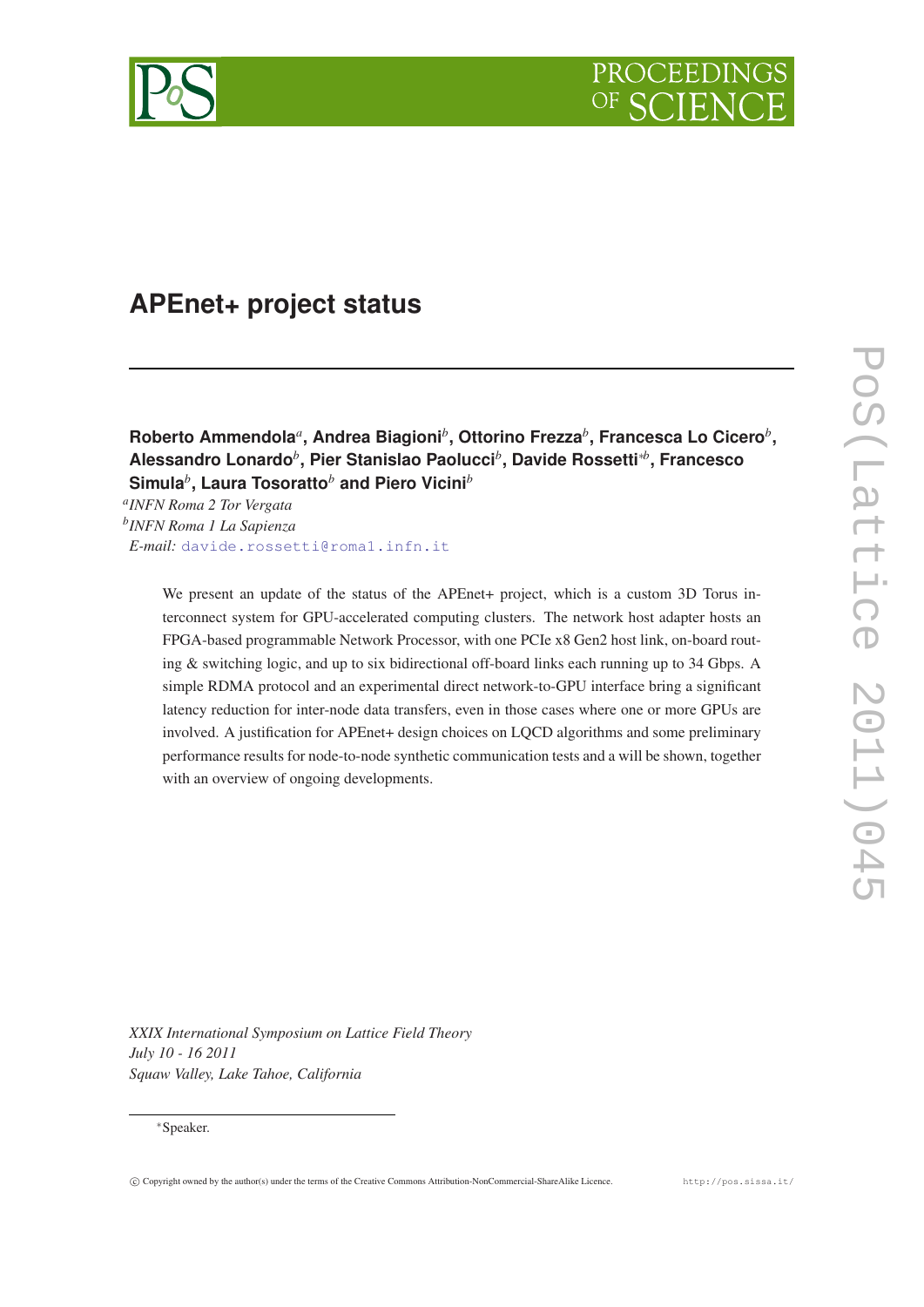# 1. Introduction

The APEnet project aims at developing a network fabric which allows assembling an HPC cluster *à la* APE with off-the-shelf components. Its latest iteration is the APEnet+ board [1]: a FPGA-based PCIe board with 6 fully bidirectional off-board links with 34 Gbps of raw bandwidth per direction, state-of-the-art signaling capabilities — up to X8 Gen2 bandwidth towards the host PC — and a Remote Direct Memory Access (RDMA) protocol that leverages upon peer-to-peer (P2P) capabilities of Fermi-class NVIDIA GPUs [2] to obtain real zero-copy, GPU-to-GPU low latency transfers.

### 2. The QUonG reference platform

This line of research is now driving a deployment initiative called QUonG (lattice QUantum chromodynamics ON GPU) [3]; a comprehensive effort to provide a hybrid, GPU-accelerated x86\_64 cluster with a 3D toroidal mesh topology, able to scale up to  $10^4/10^5$  nodes, with bandwidths and latencies balanced for the requirements of modern LQCD codes. It is a flexible and modular platform that can be tailored to different application requirements, *e.g.* by adjusting the GPUs vs CPUs and GPUs vs APEnet+ cards ratios, developing new features hardware-accelerated by the embedded reconfigurable logic, off-loading some processing onto the card itself, *etc.*.

The QUonG elementary mechanical assembly is a 3U stack consisting of two servers, each one equipped with two multi-core CPUs and a APEnet+ card, which *sandwich* one NVIDIA S2075 multiple GPU system with 4 NVidia M2075 GPUs. This assembly collates two QUonG *elementary computing units* — simply *units* from now on — where each server hosts one APEnet+ board and one interface board to drive 2 (out of the 4) GPUs inside the S2075; a QUonG unit is topologically equivalent to two vertexes of the APEnet 3D mesh.

We started at the beginning of 2012 integrating 14 QUonG elementary mechanical assemblies into a 42U standard rack enclosure; the aggregated peak performances are 74 and 37 TFlops in single and double precision respectively, with an estimated power consumption around 25 KW and at an estimated cost around 300  $K \in \mathbb{S}$ . Sixteen such systems are a viable configuration for a QUonG PFlops-scale installation within a short timeframe. This system will be characterized by a GFlops/W ratio of 3.4 with an estimated total power consumption of the order of 400 KW and a GFlops/ $\in$ ratio of 0.29.

# 3. The APEnet+ hardware architecture

#### 3.1 Distributed Network Processor: internals

The APEnet+ network architecture has, at its core, the Distributed Network Processor (DNP): it performs inter-node data transfers and acts as an off-loading network engine for the computing node. The current DNP implementation is deployed on a high performance Altera® FPGA. The DNP hardware blocks structure is split into three blocks:

• *Torus Links* — managing packet-encapsulation of data for DC-balanced, CRC-protected, full-duplex point-to-point connections of each node with 6 neighbours in a 3D toroidal topology, with 34 Gbps of raw bandwidth per link;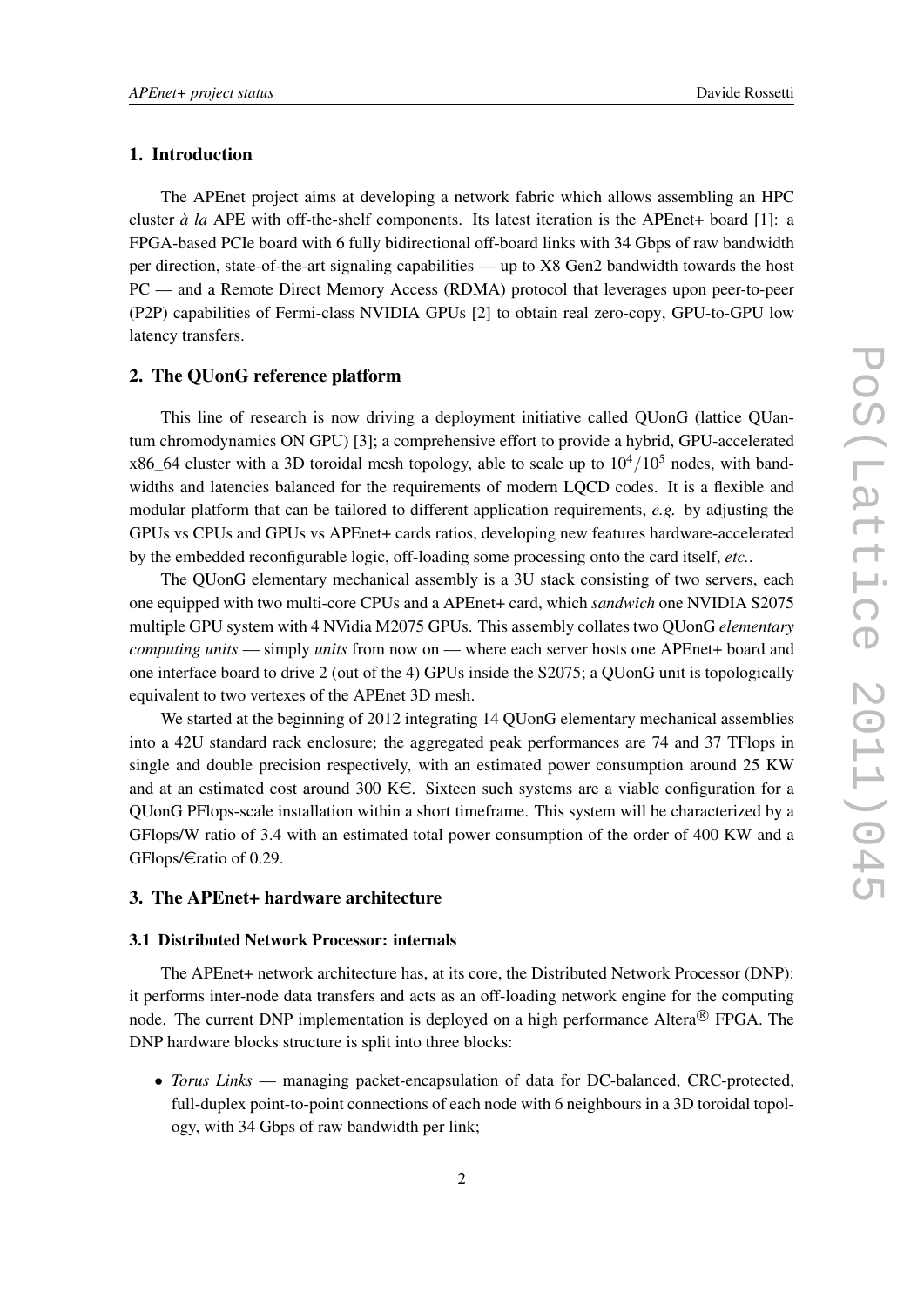- *Router* establishing dynamic links among the 8 ports cross-bar switch, the 6 Torus links and 2 internal links, according to dimension-ordering;
- *Network Interface* implementing in hardware the PUT and GET semantics for the Remote Direct Memory Access (RDMA) on the receive data path and scatter-gathering data between the PCIe port (both from host or GPU) and the relevant destination ports on the transmit data path.

The RDMA protocol on a x86/x86\_64 Linux OS requires virtual memory management for application-registered buffers. The tasks of managing a Look-Up Table (LUT) with addresses and lengths of registered buffers and a Page Table (PT) needed for virtual-to-physical address translations is off-loaded to a firmware running on a soft-core  $\mu$ C on the FPGA, with a LUT/PT instance allocated once per OS process and once per GPU; each APEnet+ can be used by up to 4 OS processes at a time.

# 3.2 GPU support

One of the strongest points of the APEnet+ design stands in its being able to take part in the so-called PCIe peer-to-peer (P2P) transactions. For instance, pushing data from GPU memory to the network with a Mellanox InfiniBand adapter needs a number of stages; the transmission of data residing on GPU memory requires the CPU to:

- wait for current GPU kernel to finish:
- copy data from GPU to an intermediate CPU memory buffer:
- issue network transfer command on this memory buffer,

and vice-versa on the receive side (see Fig. 1a). On the other hand, GPUDirect technology allows direct data exchange between GPUs – when they both are behind the same I/O Controller Hub (ICH) — without any CPU action or going through an intermediate buffer. APEnet+ is the first non-NVidia device with specialized hardware blocks [7] to support the NVidia GPUdirect peer-to-peer inter-GPU protocol; the APEnet+ board can target GPU memory by ordinary RDMA semantics with no CPU involvement and dispensing entirely with intermediate copies (see Fig. 1b). In this way, real zero-copy, inter-node GPU-to-host, host-to-GPU or GPU-to-GPU transfers can be



Figure 1: Left, 2-steps GPU mem TX/RX; right, APEnet+ zero-copy GPU mem TX/RX via P2P. achieved, with substantial reductions in latency; preliminary results on such reductions are very promising (see section [5\)](#page-4-0).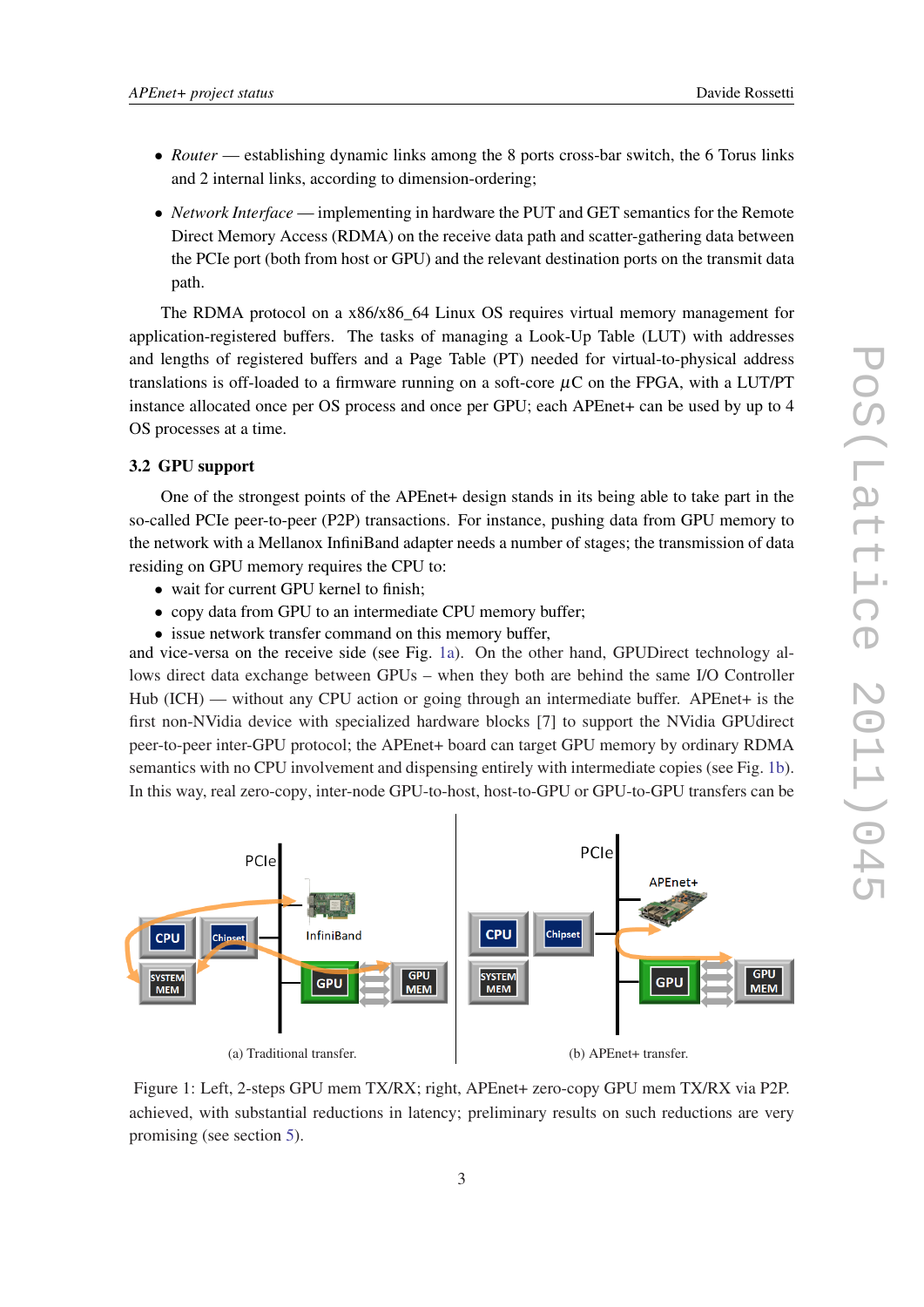#### <span id="page-3-0"></span>4. Performance model

We envision a node equipped with  $N_{GPU} = 1.2$  or 4 GPUs; each GPU is assigned a lattice chunk of volume  $T \times L^3$  so that each node works on a  $T \times L^3 \times N_{GPU}$  sublattice volume.

The most onerous task for standard parallel LQCD codes is the sparse matrix-vector product on the lattice which is domain-decomposed over the nodes. Such operator employs 1320 floating point operations per lattice site; in this way, each application needs (the factor 1/2 comes from even/odd preconditioning):

$$
f(L, T, N_{GPU}) = (1320 \frac{\text{Flop}}{\text{site}}) \times (TL^3 N_{GPU} \text{ sites}) \times \frac{1}{2} \text{(for E/O)}
$$

Actual floating point performance on a GPU-equipped node is an involved function of *L*, *T* and many details of the calculation; for lattices not too small and with a number of tricks to reduce the pressure on the GPU memory bandwidth (temporal gauge fixing, appropriate choice of basis for the γ matrixes, 8 parameter representation for *SU*(3) matrixes, *etc.*), a sustained performance of approximately 150 GFlop/s per GPU in single precision is within reach [6].

Assuming for the sublattice a length along the  $4<sup>th</sup>$  dimension of  $TN<sub>GPI</sub>$ , slicing the sublattice over the GPU's along that dimension means that the frame of the sublattice is made of  $6TL<sup>2</sup>N<sub>GPU</sub> + 2L<sup>3</sup>$  sites. For such decomposition to work, the hypersurfaces belonging to the interfacing neighbouring nodes sublattices — the haloes, as they are called in numerical PDE jargon must be kept updated; with the above assumptions, these data amount to:

$$
r(L, T, N_{GPU}) = \begin{cases} \text{if } N_{GPU} = 4 & 6TL^2N_{GPU} \\ \text{if } N_{GPU} = 1,2 & 6TL^2N_{GPU} + 2L^3 \end{cases} \text{ sites} \times (96 \frac{\text{bytes}}{\text{site}}) \times \frac{1}{2} (\text{for } E/O) \times \frac{1}{2} (\text{for } \gamma\text{-proj.})
$$

With  $N_{GPU} = 4$  we imagine to be able to exhaust within one node the whole 4<sup>th</sup> dimension: this is why the halo to be swapped reduces to  $6TL^2N_{GPU}$  sites. The first factor  $\frac{1}{2}$  reckons with the fact that the operator can be restricted to work only on sites of given parity because of even/odd preconditioning, the second one for the fact that the two halves of a  $\gamma$ -projected spinor are linearly dependent so that only one needs to be communicated. With such performance figures, a hard lower limit for execution time is the ratio  $\frac{f(L, T, N_{GPU})}{N_{GPU}} \cdot 150$ *GFlop/s*.

When we put communications into the picture, the better this can be overlapped with computation, the nearer to this limit the system can approach; in this case, a reasonable request is that the system be *balanced*, *i.e.* times spent computing and communicating are mostly equal.

Since the single precision floating point performance is known, defining *BW* as the balanced network bandwidth of a node requires:

$$
\frac{f(L, T, N_{GPU})}{N_{GPU} \cdot 150GFlop/s} = \frac{r(L, T, N_{GPU})}{BW}
$$

In this way, the bandwidth requirement for the APEnet+ on a single node is:

$$
BW(L, T, N_{GPU}) = \frac{r(L, T, N_{GPU})}{f(L, T, N_{GPU})} \times N_{GPU} \times 150GFlop/s
$$
\n(4.1)

As a reference of a typical LQCD application, we take the case study of a  $64^3 \times 128$ -sized lattice of single precision Wilson fermions, which is more or less the biggest volume for current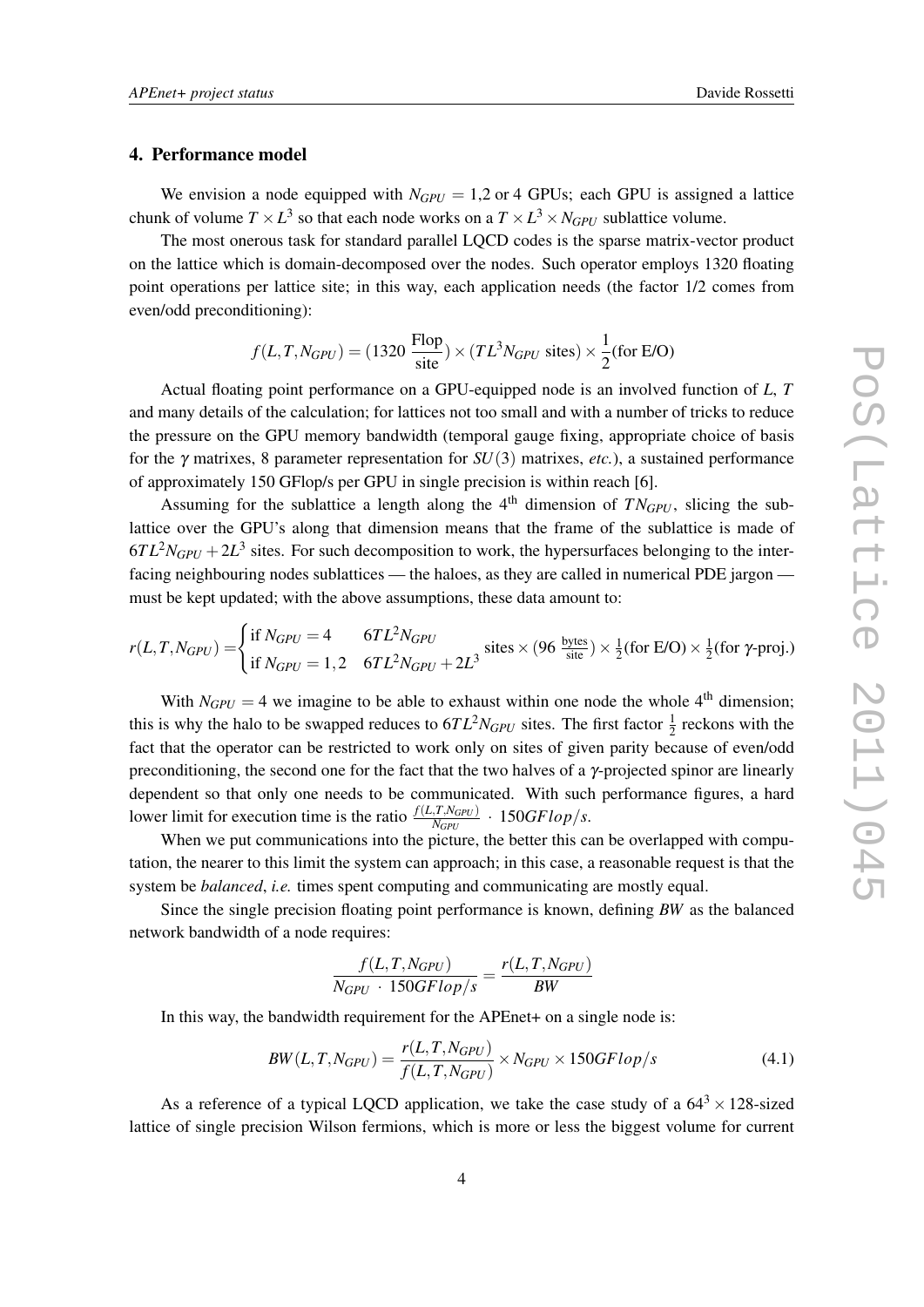| Unit local        | GPUs/unit                   | Req. BW | Total       |
|-------------------|-----------------------------|---------|-------------|
| lattice           |                             | (GB/s)  | <b>GPUs</b> |
| $16^3 \times 32$  | 2                           | 4.3     | 512         |
| $16^3 \times 64$  | $\mathcal{D}_{\mathcal{L}}$ | 4.0     | 256         |
| $32^3 \times 64$  | $\mathcal{D}_{\mathcal{L}}$ | 2.1     | 32          |
| $16^3 \times 128$ |                             | 7.4     | 256         |
| $32^3 \times 128$ |                             | 3.7     | 32          |

<span id="page-4-0"></span>production simulations. In table 1 we make a run down of different configurations able to accommodate such a lattice with the corresponding figures for needed nodes, GPUs and bandwidth.

> balanced strong scaling of QUonG systems on a  $64^3 \times 128$  LQCD lattice, varying the numbers of GPUs per node and the per-node local lattice. A GPU with 3GB of memory is assumed.

Table 1: Network bandwidth required for

The hard limit for APEnet+ is the PCIe interface bandwidth, which can be estimated as  $\simeq$ 3*GB*/*s*, accounting for 8b/10b encoding and a 75% effective bus utilization. Comparing the listed numbers with the APEnet+ PCIe host interface peak bandwidth, 3 GB/s, we foresee no major impediments to systems composed of a few GPUs per APEnet+  $(1 \div 4)$ . Actually, looking at table 1 we identify a sweet spot on the third row, *i.e.*  $N_{GPU} = 2$  per APEnet+.

Therefore, our envisioned cluster node is made up of a multi-core CPU, two NVIDIA GPUs and one APEnet+ card. If applied to the  $64<sup>3</sup> \times 128$  lattice, a large OUonG system should be optimally divided into partitions composed of 32 GPUs.

# 5. Benchmarks

The APEnet+ benchmarks were performed on a QUonG platform mounting SuperMicro servers with dual Xeon 56xx processors, 24GB system memory, running CentOS 5.7 x86\_64, one NVIDIA C2050 GPU in an x16 Gen2 slot. The APEnet+ cards used were preliminary and used a reduced link speed of 13 Gbps.

Our benchmark program is coded using the APEnet RDMA APIs and is basically a one-way point-to-point test involving two nodes, similar in spirit to the OSU MPI bandwidth test <sup>1</sup>. Basically, the receiver node allocates a buffer, on either host or GPU memory, registers it for RDMA, sends its address to the transmitter node, starts a loop waiting for N buffer received events and ends by sending back an acknowledgment (ACK) packet. The transmitter node waits for an initialization packet containing the receiver node buffer (virtual) memory address, writes that buffer N times in a loop with RDMA PUT, then waits for a final ACK packet.

In fig. [2a](#page-5-0) we plot the timings of our benchmark test for small message sizes, which is our estimate of the one-way latency<sup>2</sup>. H stands for Host and G for GPU; red and green lines are for TX of Host memory, while blue and purple ones are for GPU memory TX. The test does not take advantage of any special optimization trick for small messages, like copying of data in temporary buffers; we still need work for the pipelining capability of the APEnet+ HW, so we expect it to perform not very differently from a round-trip test. In the near future, we plan to analyze and optimize the round-trip as well as the bidirectional bandwidth benchmarks. From the plot, a factor

<sup>1</sup>http://mvapich.cse.ohio-state.edu/benchmarks/

<sup>&</sup>lt;sup>2</sup>Note that this is not the half round-trip latency as usually reported in the literature.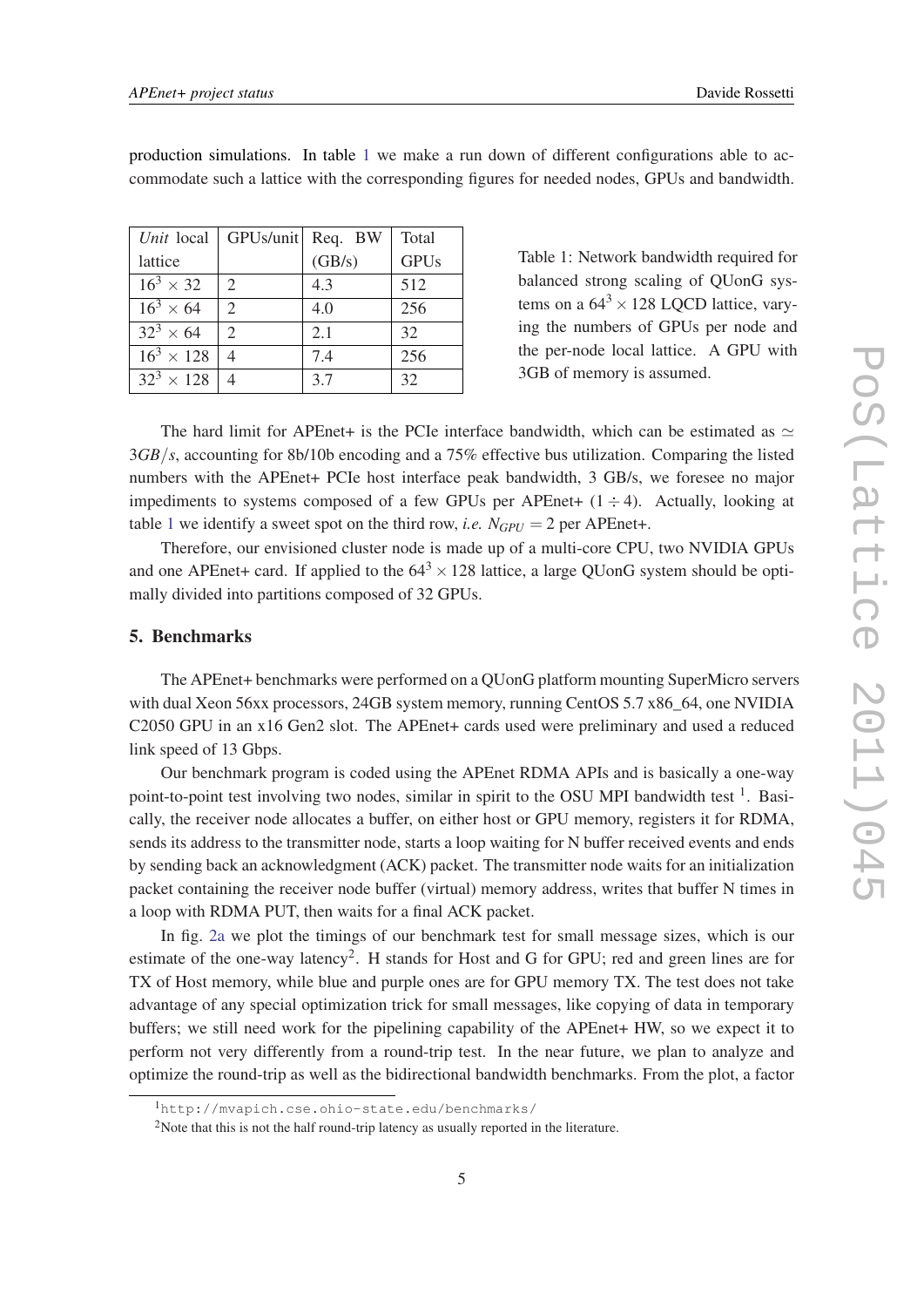<span id="page-5-0"></span>

Figure 2: Characterization of the APEnet+ board.

two penalty is evident when the transmitting buffer is located on the GPU. Anyway  $7 \mu s$  is already a good result, as shown in the plot in Fig. 2a. We are aware of the shortcoming; it depends on details of the P2P protocol that we are not entitled to disclose and which will be addressed in the near future.

Figure 2b compares the improvements brought about by the P2P support: without the P2P optimizations, the results are those on the green line; timings must include two cudaMemcpy()'s to pull data from GPU memory to host memory and vice-versa on the receiving side. Enabling the P2P feature, the results are those on the red curve. From the plot it is clear that the difference between the two curves is about  $20\mu s$ , which is approximately twice the cost of a single cudaMemcpy(). The APEnet+ card shows a latency improvement roughly by a factor 4. To give an idea, the points on the blue line come from a bi-directional latency test of MVAPICH2, MPI over InfiniBand from the Ohio State University<sup>3</sup>, which does not exploit the P2P feature to boost the transfers.

The plot in Fig. 2c is the result of a very preliminary bandwidth benchmark. It should be noted that there is no such difference between lines having the same source buffer memory type, *i.e.* the type of destination memory has no significant impact. As mentioned previously, the discriminating factor is the use of the GPU as a transmitter. The upper curves in figure 2c rise as expected up to a message size of 16 KB, where a plateau appears due to the limited bandwidth of the torus links — 1150 MB/s are roughly equivalent to a raw link speed of 11 Gbps. The lower curves — where GPU memory is the transfer source — show a low asymptotic bandwidth of roughly 600 MB/s. This is mainly due the high impact of the P2P read protocol, similar to the effect seen in figure 2a, which adds a constant overhead to the transmission of each 4 KB packet; in the current preliminary implementation, where the protocol is fully implemented in software on the  $\mu$ C firmware, the overhead is not overlapped among subsequent packet transmissions, so that it basically acts as multiple barriers, preventing the pipelining of the packet flow.

# 6. Future work

As shown in section [4](#page-3-0), with two GPUs per node a sustained bandwidth of roughly 2 GB/s is required to fully overlap the communication with the computation on a  $64^3 \times 128$  global lattice; in other words, the strong scaling of the application should be perfect up to 32 GPUs.

<sup>3</sup>http://mvapich.cse.ohio-state.edu/performance/mvapich2/inter\_gpu.shtml